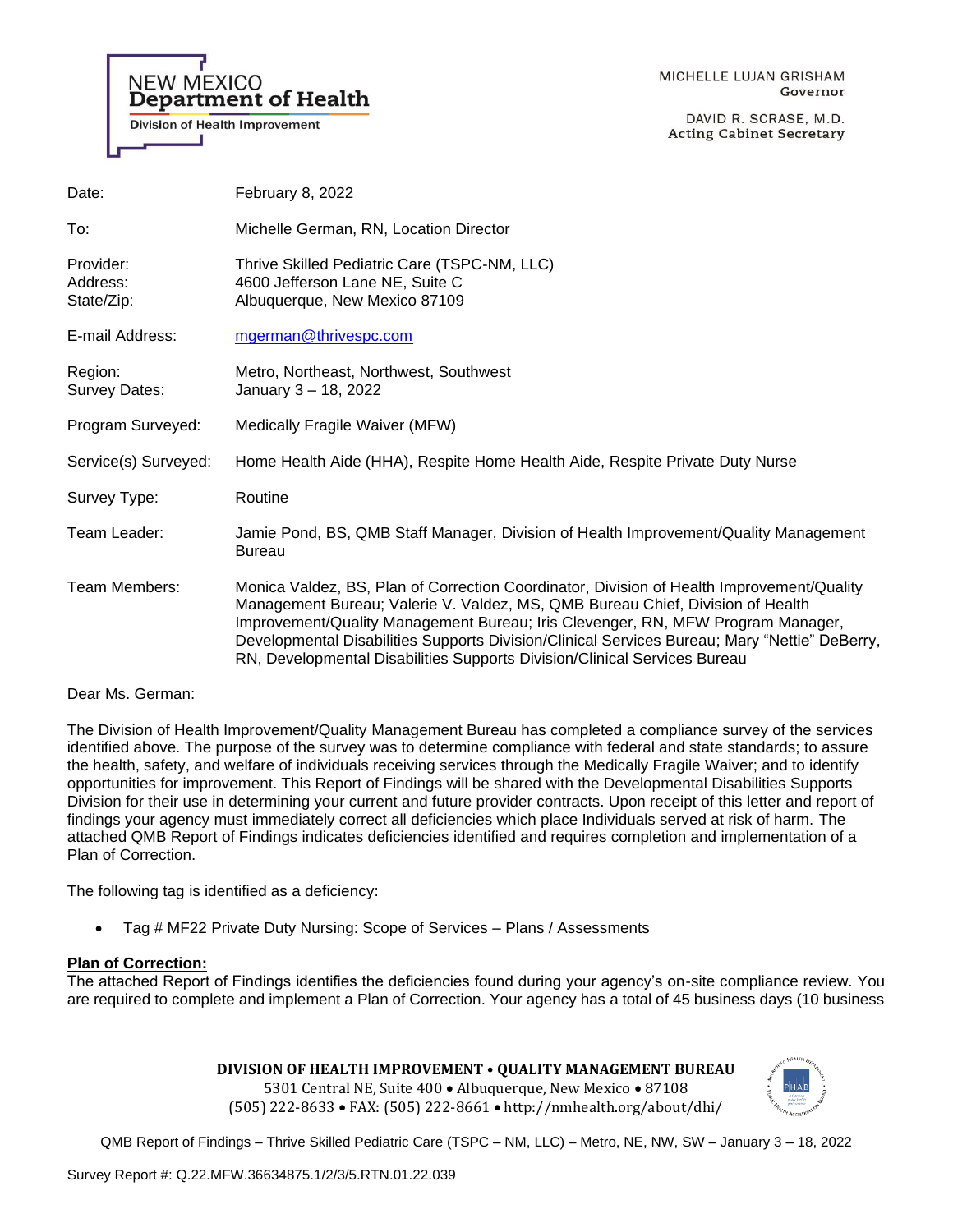days to submit your POC for approval and 35 days to implement your approved Plan of Correction) from the receipt of this letter.

You were provided information during the exit meeting portion of your on-site survey. Please refer to this information (Attachment A) for specific instruction on completing your Plan of Correction. At a minimum, your Plan of Correction should address the following for each Tag cited:

## **Corrective Action for Current Citation**:

• How is the deficiency going to be corrected? (i.e., obtained documents, retrain staff, individuals and/or staff no longer in service, void/adjusts completed, etc.) This can be specific to each deficiency cited or if possible, an overall correction, i.e., all documents will be requested and filed as appropriate.

## **On-going Quality Assurance/Quality Improvement Processes:**

- What is going to be done on an ongoing basis? (i.e., file reviews, etc.)
- How many individuals is this going to effect? (i.e., percentage of individuals reviewed, number of files reviewed, etc.)
- How often will this be completed? (i.e., weekly, monthly, quarterly, etc.)
- Who is responsible? (responsible position within your agency)
- What steps will be taken if issues are found? (i.e., retraining, requesting documents, filing RORA, etc.)
- How is this integrated in your agency's QIS, QI Committee reviews and annual report?

## **Submission of your Plan of Correction:**

Please submit your agency's Plan of Correction in the available space on the two right-hand columns of the Report of Findings. *(See attachment "A" for additional guidance in completing the Plan of Correction)*.

Within 10 business days of receipt of this letter your agency Plan of Correction must be submitted to the parties below:

- **1. Quality Management Bureau, Attention: Monica Valdez, Plan of Correction Coordinator, 5301 Central Ave NE Suite 400, Albuquerque, New Mexico 87108**
- **2. Developmental Disabilities Supports Division, Attention: Medically Fragile Waiver Program Manager**

Upon notification from QMB that your *Plan of Correction has been approved*, you must implement all remedies and corrective actions to come into compliance. If your Plan of Correction is denied, you must resubmit a revised plan as soon as possible for approval, as your POC approval and all remedies must be completed within 45 business days of the receipt of this letter.

Failure to submit your POC within the allotted 10 business days or complete and implement your Plan of Correction within the total 45 business days allowed may result in the imposition of a \$200 per day Civil Monetary Penalty until it is received, completed and/or implemented.

## **Billing Deficiencies:**

If you have deficiencies noted in this report of findings under the *Service Domain: Medicaid Billing/Reimbursement*, you must complete a "Void/Adjust" claim or remit the identified overpayment via a check within 30 calendar days of the date of this letter to HSD/OIG/PIU, *though this is not the preferred method of payment*. If you choose to pay via check, please include a copy of this letter with the payment. Make the check payable to the New Mexico Human Services Department and mail to:

> Attention: *Lisa Medina-Lujan* HSD/OIG/Program Integrity Unit 1474 Rodeo Road Santa Fe, New Mexico 87505

If you have questions and would like to speak with someone at HSD/OIG/PIU, please contact:

*Lisa Medina-Lujan (*[Lisa.medina-lujan@state.nm.us](mailto:Lisa.medina-lujan@state.nm.us)*)*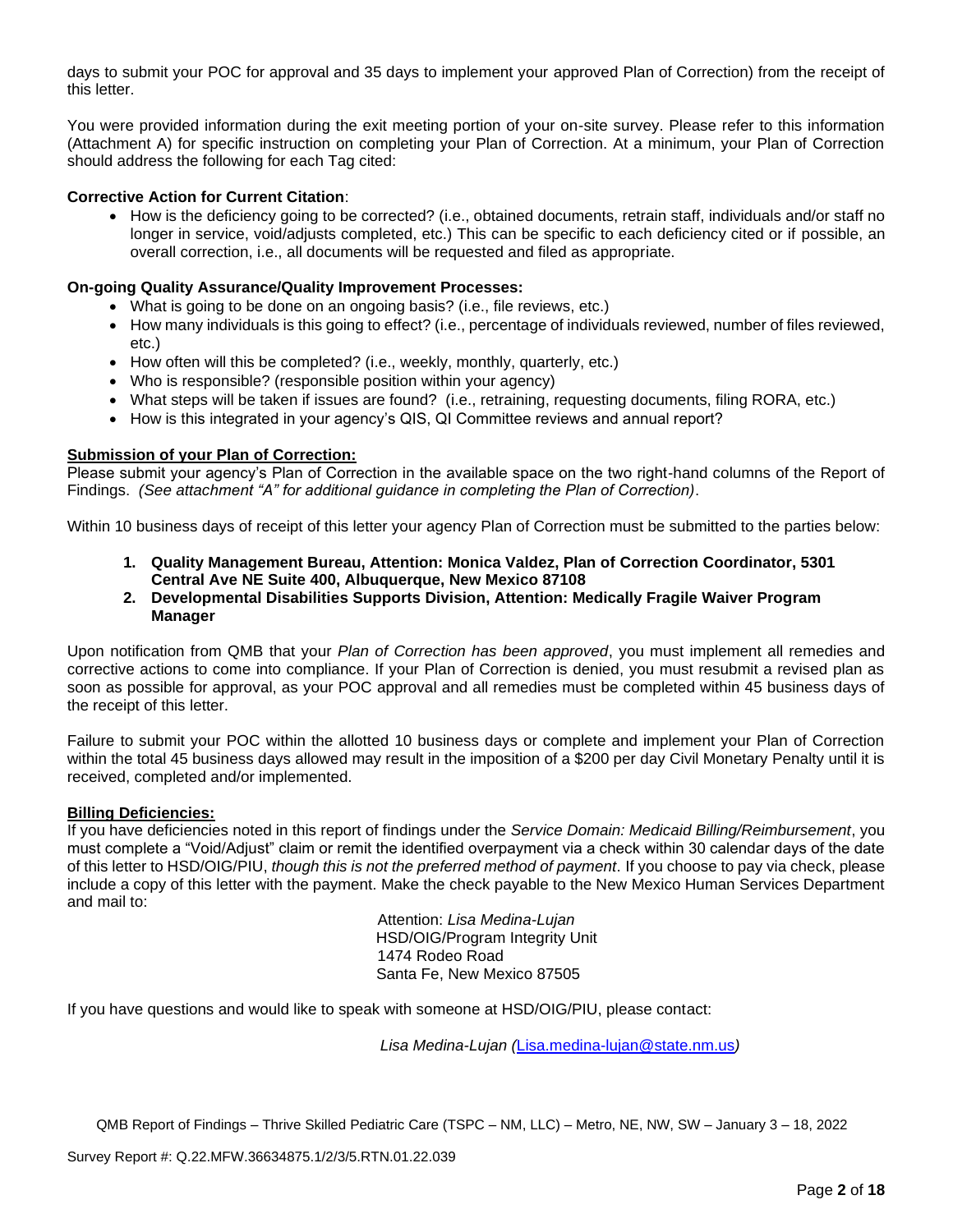Please be advised that there is a one-week lag period for applying payments received by check to Void/Adjust claims. During this lag period, your other claim payments may be applied to the amount you owe even though you have sent a refund, reducing your payment amount. For this reason, we recommend that you allow the system to recover the overpayment instead of sending in a check.

## **Request for Informal Reconsideration of Findings (IRF):**

If you disagree with a finding of deficient practice, you have 10 business days upon receipt of this notice to request an IRF. Submit your request for an IRF in writing to:

> ATTN: QMB Bureau Chief Request for Informal Reconsideration of Findings 5301 Central Ave NE Suite #400 Albuquerque, NM 87108

See Attachment "C" for additional guidance in completing the request for Informal Reconsideration of Findings. The request for an IRF will not delay the implementation of your Plan of Correction which must be completed within 45 total business days (10 business days to submit your POC for approval and 35 days to implement your *approved* Plan of Correction). Providers may not appeal the nature or interpretation of the standard or regulation, the team composition or sampling methodology. If the IRF approves the modification or removal of a finding, you will be advised of any changes.

If you have questions about the Report of Findings or Plan of Correction, please call the Plan of Correction Coordinator, Monica Valdez at (505) 273-1930. Thank you for your cooperation and for the work you perform.

Sincerely,

Jamie Pond, BS

Jamie Pond, BS QMB Staff Manager / Team Lead Division of Health Improvement / Quality Management Bureau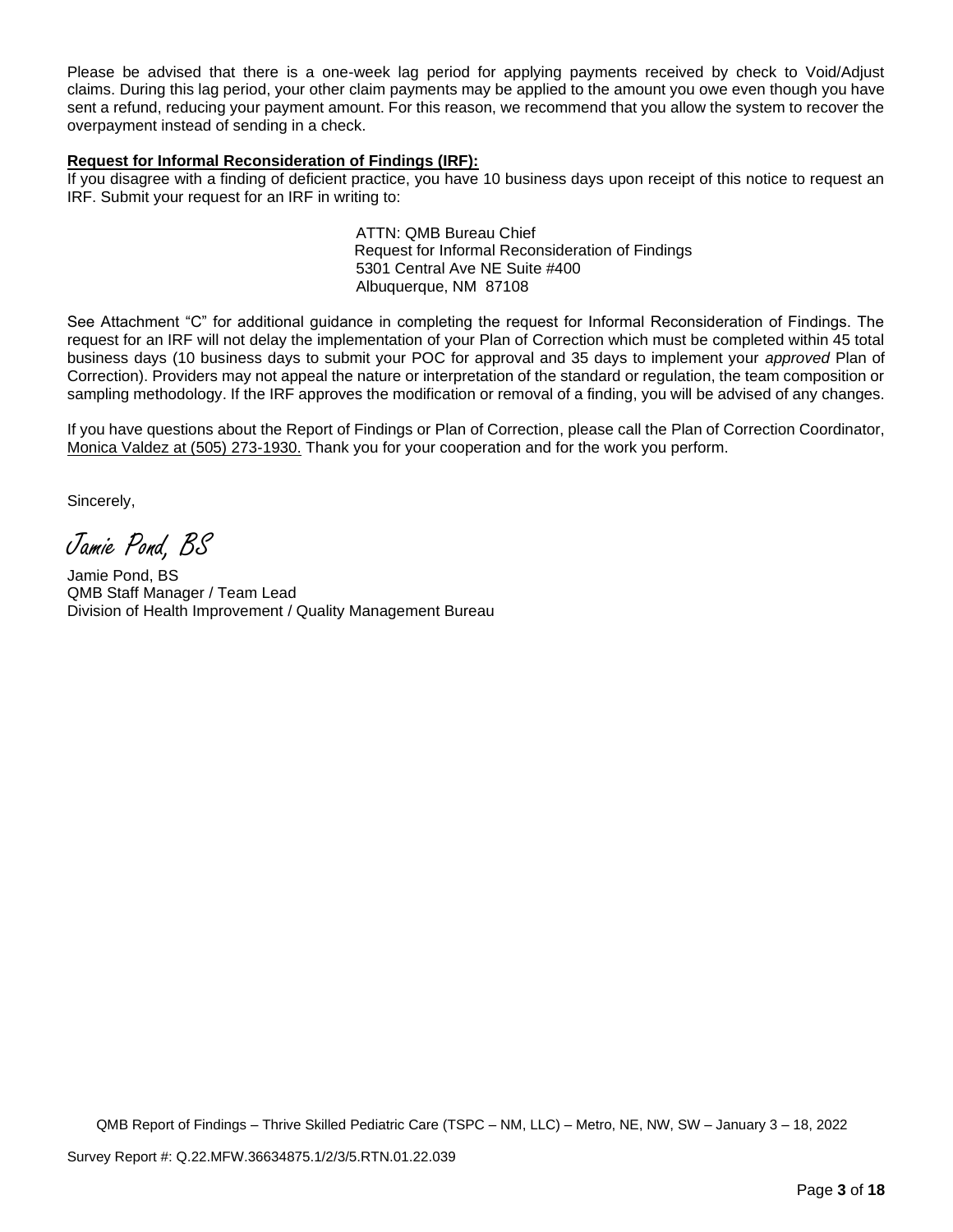| <b>Survey Process Employed:</b>          |                                                                                                                                                                                                                                                                                                                                                                         |
|------------------------------------------|-------------------------------------------------------------------------------------------------------------------------------------------------------------------------------------------------------------------------------------------------------------------------------------------------------------------------------------------------------------------------|
| <b>Administrative Review Start Date:</b> | January 3, 2022                                                                                                                                                                                                                                                                                                                                                         |
| Contact:                                 | <b>Thrive Skilled Pediatric Care (TSPC-NM, LLC)</b><br>Michelle German, RN, Location Director                                                                                                                                                                                                                                                                           |
|                                          | <b>DOH/DHI/QMB</b><br>Jamie Pond, BS, QMB Staff Manager / Team Lead                                                                                                                                                                                                                                                                                                     |
| <b>Entrance Date:</b>                    | January 3, 2022                                                                                                                                                                                                                                                                                                                                                         |
| Present:                                 | Thrive Skilled Pediatric Care (TSPC-NM, LLC)<br>Michelle German, RN, Location Director                                                                                                                                                                                                                                                                                  |
|                                          | DOH/DHI/QMB<br>Jamie Pond, BS, QMB Staff Manager / Team Lead<br>Valerie V Valdez, MS, QMB Bureau Chief                                                                                                                                                                                                                                                                  |
|                                          | <b>DDSD - Clinical Services Bureau</b><br>Iris Clevenger, RN, MFW Program Manager<br>Mary "Nettie" DeBerry, RN, DDSD Metro Nurse                                                                                                                                                                                                                                        |
| Exit Date:                               | January 18, 2022                                                                                                                                                                                                                                                                                                                                                        |
| Present:                                 | <b>Thrive Skilled Pediatric Care (TSPC-NM, LLC)</b><br>Michelle German, RN, Location Director<br>Erika Duran, Operations Auditor<br>Lori Kramer, Chief Clinical Officer<br>Ann Martin, Regional Clinical Director of Operations<br>Jessica Doke, RN, Clinical Supervisor<br>Shannon Conkle, RN, Clinical Supervisor<br>Carolyn Risilia, Regional Director of Operations |
|                                          | <b>DOH/DHI/QMB</b><br>Jamie Pond, BS, QMB Staff Manager / Team Lead<br>Valerie V. Valdez, MS, QMB Bureau Chief                                                                                                                                                                                                                                                          |
|                                          | <b>DDSD - Clinical Services Bureau</b><br>Iris Clevenger, RN, MFW Program Manager<br>Mary "Nettie" DeBerry, RN, DDSD Metro Nurse                                                                                                                                                                                                                                        |
| <b>Administrative Locations Visited:</b> | 0 (Note: No administrative locations visited due to COVID-19 Pandemic<br>Public Health Emergency.)                                                                                                                                                                                                                                                                      |
| Total Sample Size:                       | 11<br>1 – Home Health Aide (Note: One Individual also receives Respite HHA)<br>6 - Respite Home Health Aide<br>5 - Respite Private Duty Nursing                                                                                                                                                                                                                         |
| <b>Total Homes Visited:</b>              | 0 (Note: No home visits conducted due to COVID-19 Pandemic Public<br><b>Health Emergency)</b>                                                                                                                                                                                                                                                                           |
| Recipient Served Records Reviewed:       | 11                                                                                                                                                                                                                                                                                                                                                                      |
| Recipient/Family Members Interviewed:    | 11 (Note: Interviews conducted via video / phone due to COVID-19<br>Public Health Emergency.)                                                                                                                                                                                                                                                                           |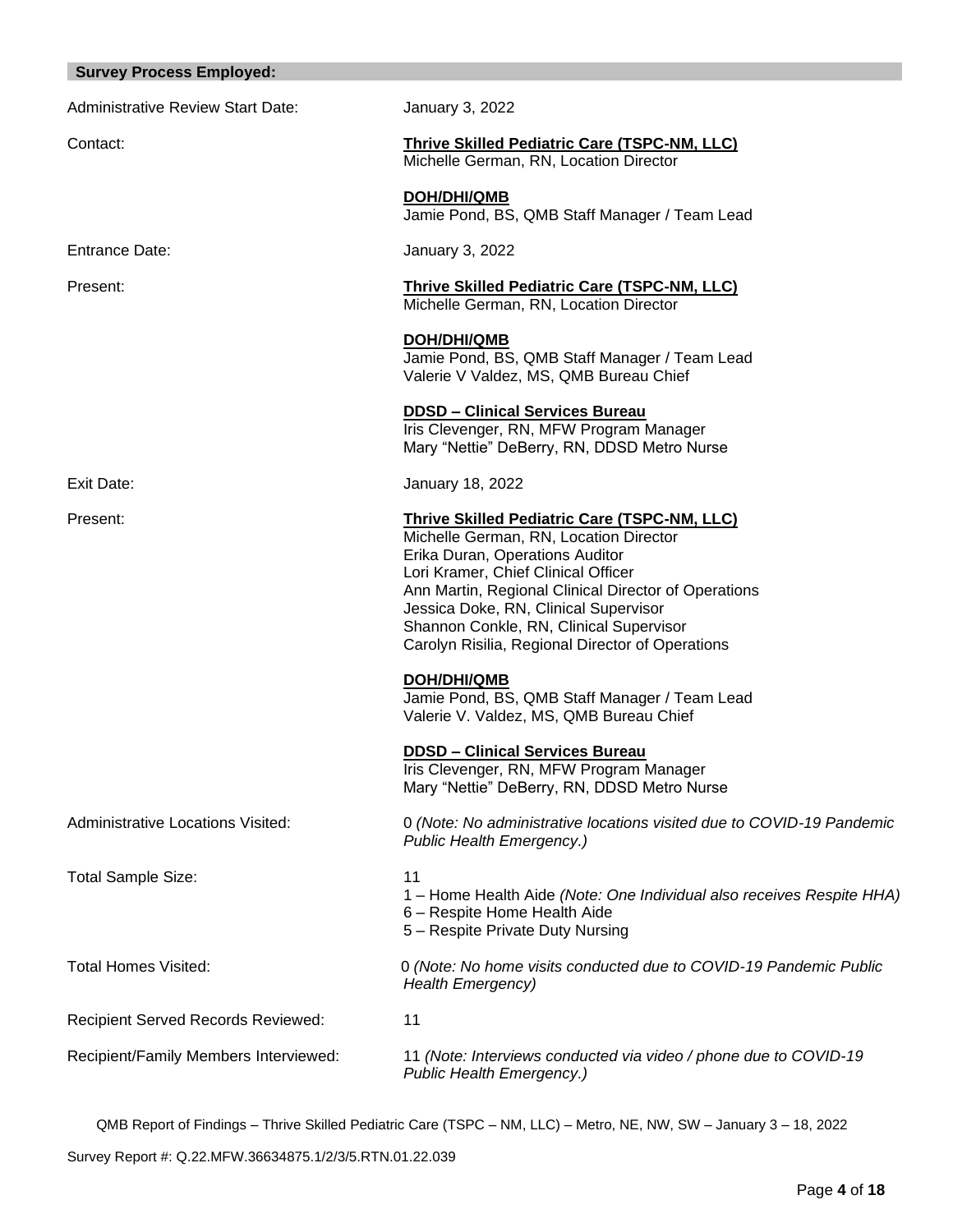| Home Health Aide Records Reviewed:            | 13 (Note: 13 HHA perform dual roles as HHA Respite)                                          |
|-----------------------------------------------|----------------------------------------------------------------------------------------------|
| Home Health Aide Interviewed:                 | 1 (Note: Interviews conducted via video / phone due to COVID-19 Public<br>Health Emergency.) |
| <b>Private Duty Nursing Records Reviewed:</b> | 28 (Note: 28 PDN perform dual roles as Respite PDN)                                          |
| Private Duty Nursing Interviewed:             | 0                                                                                            |
| Respite HHA Records Reviewed:                 | 13 (Note: 13 Respite HHA perform dual roles as HHA)                                          |
| Respite HHA Interviewed:                      | 6 (Note: Interviews conducted via video / phone due to COVID-19 Public<br>Health Emergency.) |
| <b>Respite PDN Records Reviewed:</b>          | 28 (Note: 28 Respite PDN perform dual roles as PDN)                                          |
| Respite PDN Interviewed:                      | 9 (Note: Interviews conducted via video / phone due to COVID-19 Public<br>Health Emergency.) |
| RN Supervisor Record(s) Reviewed:             | 4                                                                                            |
| RN Supervisor(s) Interviewed:                 | 1 (Note: Interviews conducted via video / phone due to COVID-19 Public<br>Health Emergency.) |
| Administrative Personnel Interviewed:         | 1 (Note: Interviews conducted via video / phone due to COVID-19 Public<br>Health Emergency.) |

Administrative Processes and Records Reviewed:

- Medicaid Billing/Reimbursement Records for all Services Provided
- Accreditation Records
- Individuals Agency Case Files
- Internal Incident Management System Process and Reports
- Personnel Files including nursing and subcontracted staff
- Staff Training Records, including staff training hours and staff competency reviews
- Caregiver Criminal History Screening Records
- Consolidated Online Registry/Employee Abuse Registry
- Cardiopulmonary Resuscitation (CPR) and First Aid Certifications for HHAs
- Licensure/Certification for Nursing
- Agency Policies and Procedures Manual
- Quality Assurance / Quality Improvement Plan

#### CC: Distribution List: DOH - Division of Health Improvement DOH - Developmental Disabilities Supports Division DOH - Office of Internal Audit

HSD - Medical Assistance Division

NM Attorney General's Office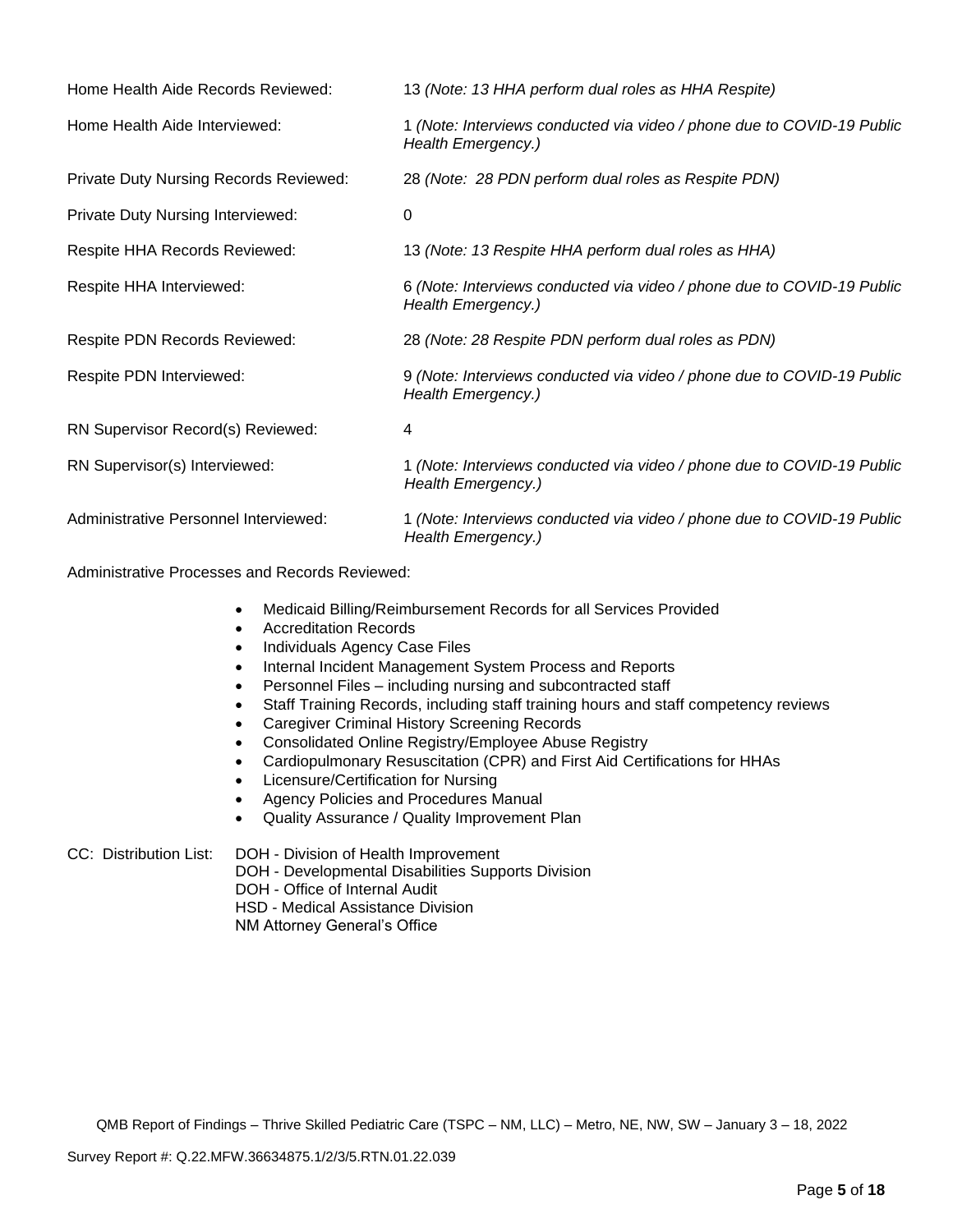## **Attachment A**

# **Provider Instructions for Completing the QMB Plan of Correction (POC) Process**

## *Introduction:*

After a QMB Compliance Survey, your QMB Report of Findings will be sent to you via e-mail.

Each provider must develop and implement a Plan of Correction (POC) that identifies specific quality assurance and quality improvement activities the agency will implement to correct deficiencies and prevent continued deficiencies and non-compliance.

Agencies must submit their Plan of Correction within ten (10) business days from the date you receive the QMB Report of Findings. (Providers who do not submit a POC within 10 business days may be referred to the DDSD Regional Office for purposes of contract management or the Internal Review Committee [IRC] for possible actions or sanctions).

Agencies must fully implement their approved Plan of Correction within 45 business days (10 business days to submit your POC for approval and 35 days to implement your approved Plan of Correction) from the date they receive the QMB Report of Findings. Providers who fail to complete a POC within the 45-business days allowed will be referred to the IRC for possible actions or sanctions.

If you have questions about the Plan of Correction process, call the Plan of Correction Coordinator at 505-273-1930 or email at [MonicaE.Valdez@state.nm.us.](mailto:MonicaE.Valdez@state.nm.us) Requests for technical assistance must be requested through your Regional DDSD Office.

The POC process cannot resolve disputes regarding findings. If you wish to dispute a finding on the official Report of Findings, you must file an Informal Reconsideration of Findings (IRF) request within ten (10) business days of receiving your report. Please note that you must still submit a POC for findings that are in question (see Attachment C).

## *Instructions for Completing Agency POC:*

## *Required Content*

Your Plan of Correction should provide a step-by-step description of the methods to correct each deficient practice cited to prevent recurrence and information that ensures the regulation cited comes into and remains in compliance. The remedies noted in your POC are expected to be added to your Agency's required, annual Quality Assurance (QA) Plan.

If a deficiency has already been corrected since the on-site survey, the plan should state how it was corrected, the completion date (date the correction was accomplished), and how possible recurrence of the deficiency will be prevented.

*The following details should be considered when developing your Plan of Correction:*

#### *The Plan of Correction must address each deficiency cited in the Report of Findings unless otherwise noted with a "No Plan of Correction Required statement." The Plan of Correction must address the five (5) areas listed below:*

- 1. How the specific and realistic corrective action will be accomplished for individuals found to have been affected by the deficient practice.
- 2. How the agency will identify other individuals who have the potential to be affected by the same deficient practice, and how the agency will act to protect those individuals in similar situations.
- 3. What Quality Assurance measures will be put into place and what systemic changes made to ensure the deficient practice will not recur.
- 4. Indicate how the agency plans to monitor its performance to make certain solutions are sustained. The agency must develop a QA plan for ensuring correction is achieved and sustained. This QA plan must be implemented, and the corrective action is evaluated for its effectiveness. The plan of correction is integrated into the agency quality assurance system; and
- 5. Include dates when corrective actions will be completed. The corrective action completion dates must be acceptable to the State.

*The following details should be considered when developing your Plan of Correction:*

QMB Report of Findings – Thrive Skilled Pediatric Care (TSPC – NM, LLC) – Metro, NE, NW, SW – January 3 – 18, 2022

Survey Report #: Q.22.MFW.36634875.1/2/3/5.RTN.01.22.039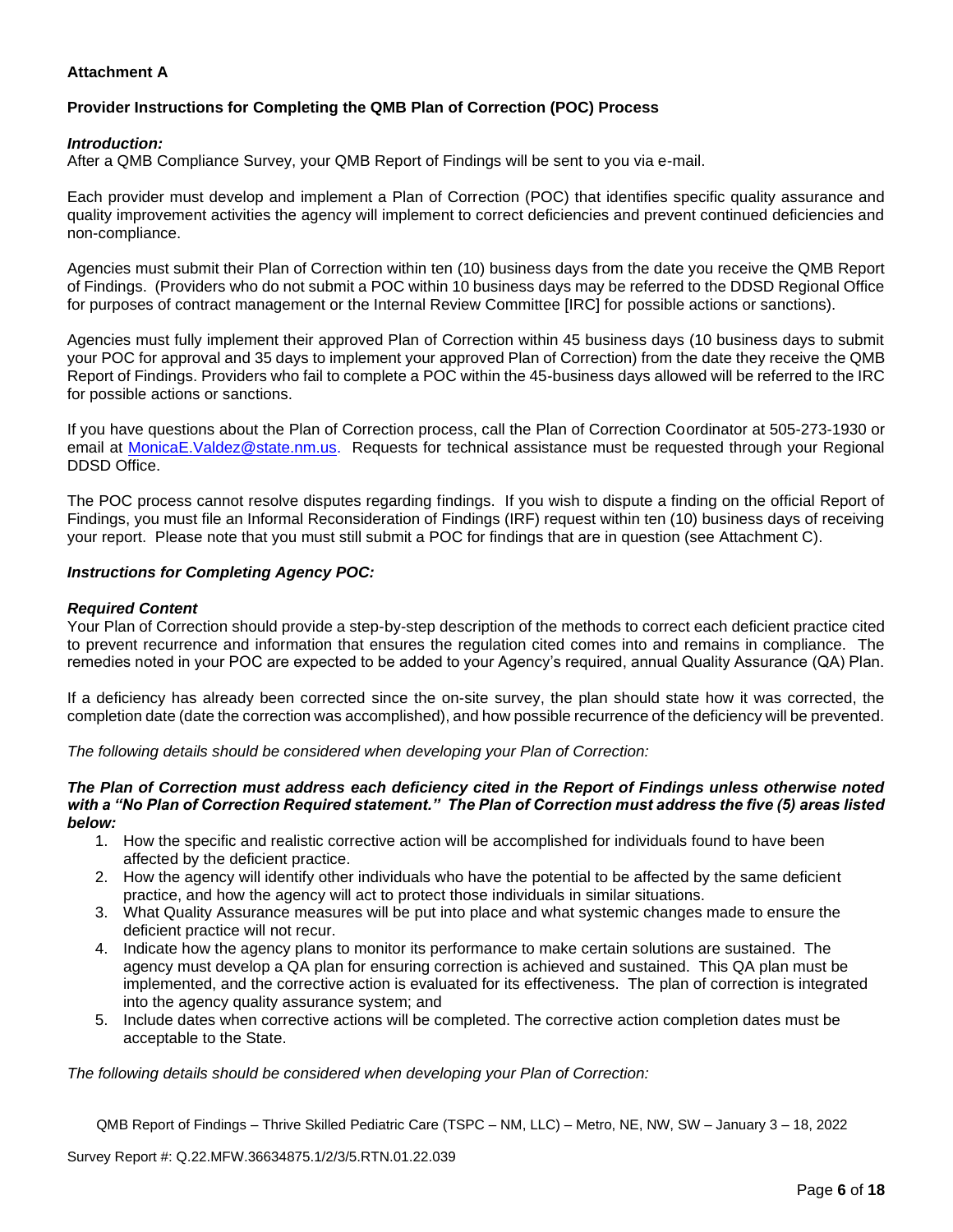- Details about how and when Individual Served, agency personnel and administrative and service delivery site files are audited by agency personnel to ensure they contain required documents;
- Information about how medication administration records are reviewed to verify they contain all required information before they are distributed to service sites, as they are being used, and after they are completed;
- Your processes for ensuring that all required agency personnel are trained on required DDSD required trainings;
- How accuracy in billing/reimbursement documentation is assured;
- How health, safety is assured;
- For Case Management providers, how Individual Service Plans are reviewed to verify they meet requirements, how the timeliness of level of care (LOC) packet submissions and consumer visits are tracked;
- Your process for gathering, analyzing and responding to quality data indicators; and,
- Details about Quality Targets in various areas, current status, analyses about why targets were not met, and remedies implemented.

*Note:* **Instruction or in-service of staff alone may not be a sufficient plan of correction.** This is a good first step toward correction, but additional steps must be taken to ensure the deficiency is corrected and will not recur.

## *Completion Dates*

- The plan of correction must include a **completion date** (entered in the far right-hand column) for each finding. Be sure the date is **realistic** in the amount of time your Agency will need to correct the deficiency; not to exceed 45 total business days.
- Direct care issues should be corrected immediately and monitored appropriately.
- Some deficiencies may require a staged plan to accomplish total correction.
- Deficiencies requiring replacement of equipment, etc., may require more time to accomplish correction but should show reasonable time frames.

## *Initial Submission of the Plan of Correction Requirements*

- 1. The Plan of Correction must be completed on the official QMB Survey Report of Findings/Plan of Correction Form and received by QMB within ten (10) business days from the date you received the report of findings.
- 2. For questions about the POC process, call the POC Coordinator, Monica Valdez at (505) 273-1930 or email at [MonicaE.Valdez@state.nm.us](mailto:MonicaE.Valdez@state.nm.us) for assistance.
- 3. For Technical Assistance (TA) in developing or implementing your POC, contact your Regional DDSD Office.
- 4. Submit your POC to Monica Valdez, POC Coordinator in any of the following ways:
	- a. Electronically at [MonicaE.Valdez@state.nm.us](mailto:MonicaE.Valdez@state.nm.us) *(preferred method)*
	- b. Fax to (505) 222-8661, or
	- c. Mail to POC Coordinator, 5301 Central Ave NE Suite 400, Albuquerque, New Mexico 87108
- 5. *Do not submit supporting documentation* (evidence of compliance) to QMB *until after* your POC has been approved by the QMB.
- 6. QMB will notify you when your POC has been "approved" or "denied."
	- a. During this time, whether your POC is "approved," or "denied," you will have a maximum of 45-business days from the date of receipt of your Report of Findings to correct all survey deficiencies.
	- b. If your POC is denied, it must be revised and resubmitted as soon as possible, as the 45-business day limit is in effect.
	- c. If your POC is denied a second time your agency may be referred to the Internal Review Committee.
	- d. You will receive written confirmation when your POC has been approved by QMB and a final deadline for completion of your POC.
	- e. Please note that all POC correspondence will be sent electronically unless otherwise requested.
- 7. Failure to submit your POC within 10 business days without prior approval of an extension by QMB will result in a referral to the Internal Review Committee and the possible implementation of monetary penalties and/or sanctions.

## *POC Document Submission Requirements*

Once your POC has been approved by the QMB Plan of Correction Coordinator you must submit copies of documents as evidence that all deficiencies have been corrected, as follows.

- 1. Your internal documents are due within a *maximum* of 45-business days of receipt of your Report of Findings.
- 2. It is preferred that you submit your documents electronically, or via USPS or other carrier (scanned and saved to CD/DVD disc, flash drive, etc.). If documents containing HIPAA Protected Health Information (PHI) documents must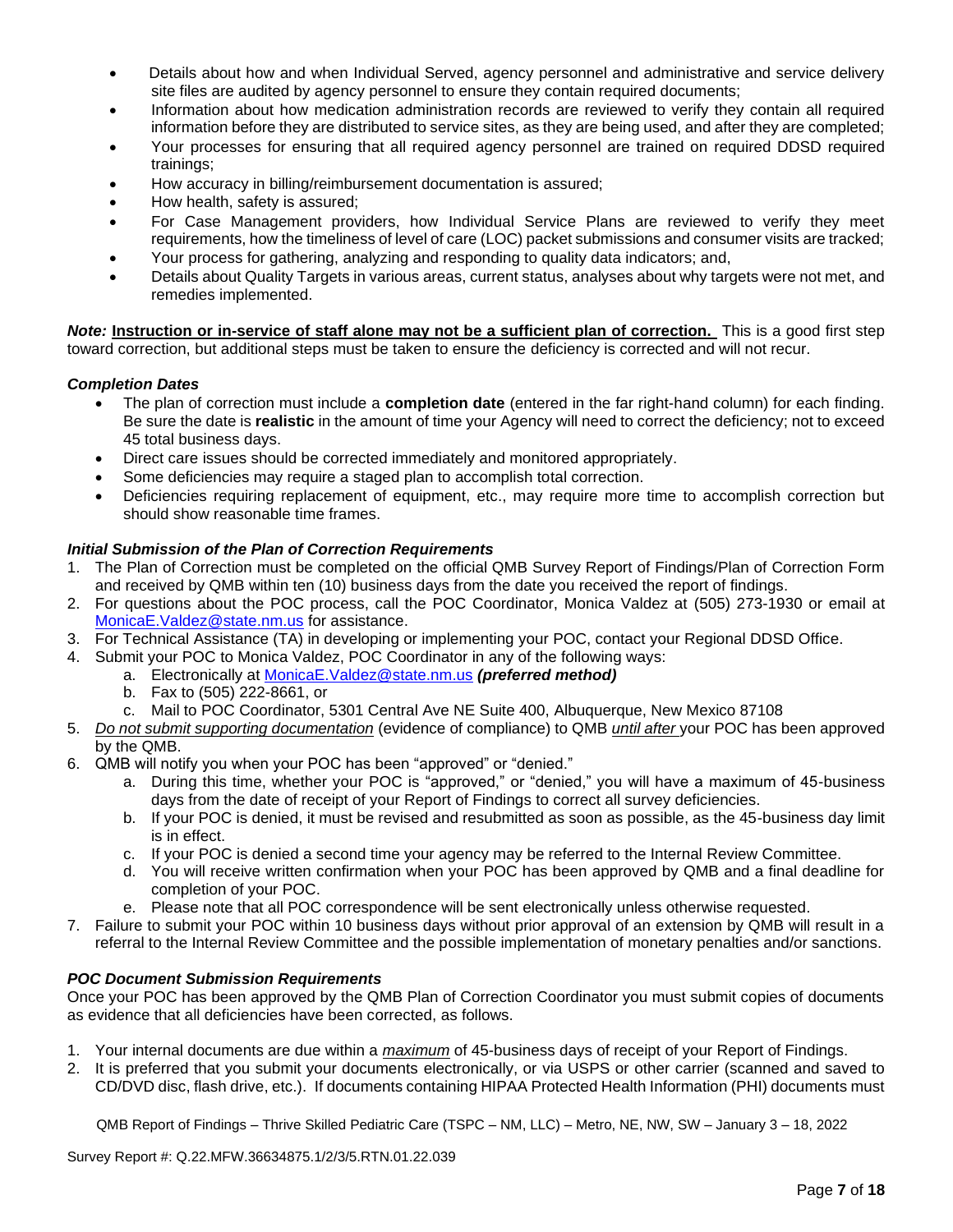be submitted through S-Comm (Therap), Fax or Postal System, do not send PHI directly to NMDOH email accounts. If the documents do not contain protected Health information (PHI) then you may submit your documents electronically scanned and attached to e-mails.

- 3. All submitted documents *must be annotated*; please be sure the tag numbers and Identification numbers are indicated on each document submitted. Documents which are not annotated with the Tag number and Identification number may not be accepted.
- 4. Do not submit original documents; Please provide copies or scanned electronic files for evidence. Originals must be maintained in the agency file(s) per DDSD Standards.
- 5. In lieu of some documents, you may submit copies of file or home audit forms that clearly indicate cited deficiencies have been corrected, other attestations of correction must be approved by the Plan of Correction Coordinator prior to their submission.
- 6. When billing deficiencies are cited, you must provide documentation to justify billing and/or void and adjust forms submitted to Xerox State Healthcare, LLC for the deficiencies cited in the Report of Findings.

**Revisions, Modifications or Extensions to your Plan of Correction (post QMB approval) must be made in writing and submitted to the Plan of Correction Coordinator, prior to the completion date and are approved on a case-by-case basis. No changes may be made to your POC or the timeframes for implementation without written approval of the POC Coordinator.**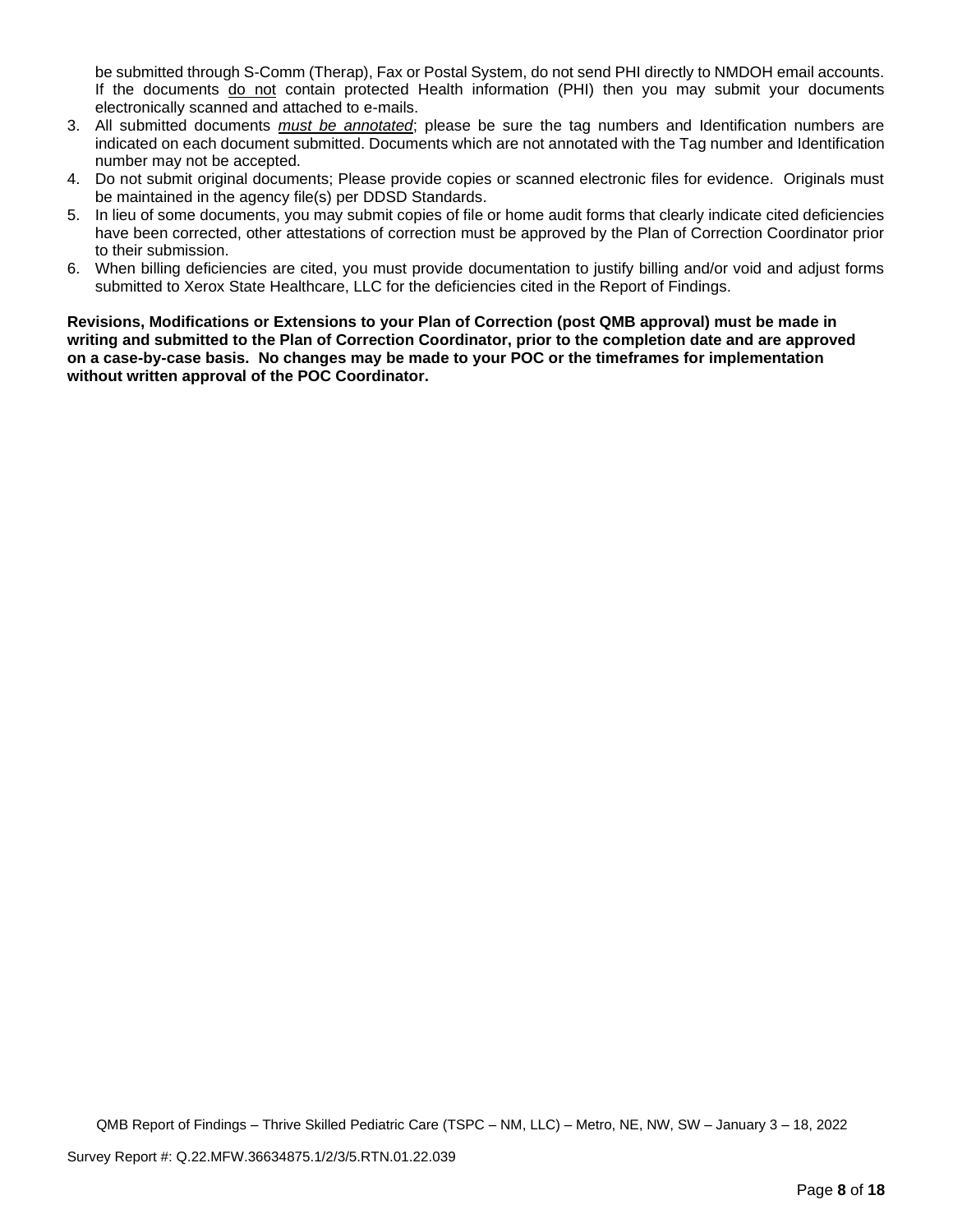## **Attachment C**

## **Guidelines for the Provider Informal Reconsideration of Finding (IRF) Process**

# **Introduction:**

Throughout the QMB Survey process, surveyors are openly communicating with providers. Open communication means surveyors have clarified issues and/or requested missing information before completing the review through the use of the signed/dated "Document Request," or "Administrative Needs," etc. forms. Regardless, there may still be instances where the provider disagrees with a specific finding. Providers may use the following process to informally dispute a finding.

## **Instructions:**

- 1. The Informal Reconsideration of the Finding (IRF) request must be received in writing to the QMB Bureau Chief **within 10 business days** of receipt of the final Report of Findings **(***Note: No extensions are granted for the IRF)***.**
- 2. The written request for an IRF *must* be completed on the QMB Request for Informal Reconsideration of Finding form available on the QMB website: <https://nmhealth.org/about/dhi/cbp/irf/>
- 3. The written request for an IRF must specify in detail the request for reconsideration and why the finding is inaccurate.
- 4. The IRF request must include all supporting documentation or evidence.
- 5. If you have questions about the IRF process, email the IRF Chairperson, Valerie V. Valdez at [valerie.valdez@state.nm.us](mailto:valerie.valdez@state.nm.us) for assistance.

## **The following limitations apply to the IRF process:**

- The written request for an IRF and all supporting evidence must be received within 10 business days.
- Findings based on evidence requested during the survey and not provided may not be subject to reconsideration.
- The supporting documentation must be new evidence not previously reviewed or requested by the survey team.
- Providers must continue to complete their Plan of Correction during the IRF process
- Providers may not request an IRF to challenge the sampling methodology.
- Providers may not request an IRF based on disagreement with the nature of the standard or regulation.
- Providers may not request an IRF to challenge the team composition.
- Providers may not request an IRF to challenge the DHI/QMB determination of compliance or the length of their DDSD provider contract.

A Provider forfeits the right to an IRF if the request is not received within 10 business days of receiving the report and/or does not include all supporting documentation or evidence to show compliance with the standards and regulations.

The IRF Committee will review the request; the Provider will be notified in writing of the ruling; no face-to-face meeting will be conducted.

When a Provider requests that a finding be reconsidered, it does not stop or delay the Plan of Correction process. **Providers must continue to complete the Plan of Correction, including the finding in dispute regardless of the IRF status.** If a finding is removed or modified, it will be noted and removed or modified from the Report of Findings. It should be noted that in some cases a Plan of Correction may be completed prior to the IRF process being completed. The provider will be notified in writing on the decisions of the IRF committee.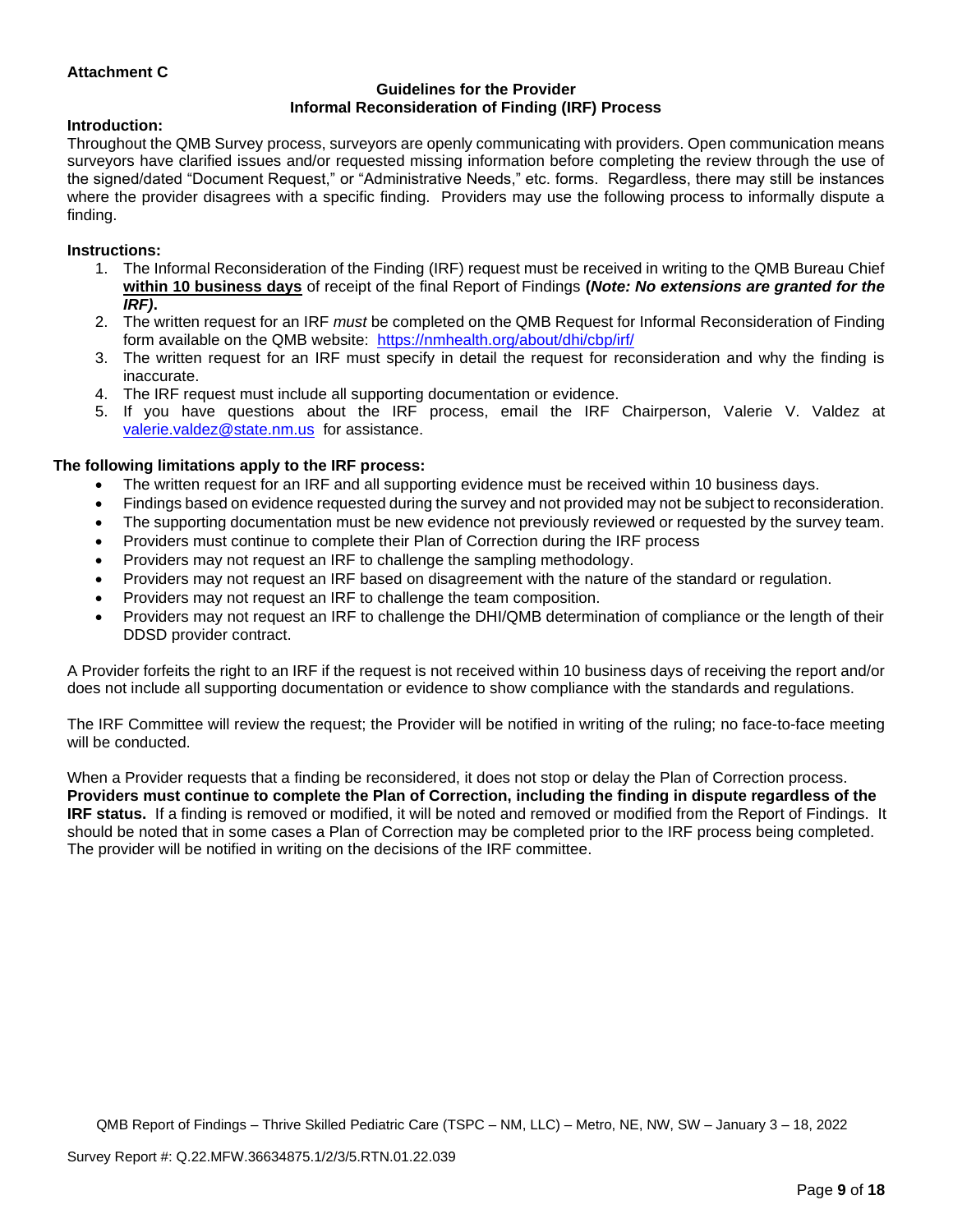# **Agency/Region(s): Thrive Skilled Pediatric Care (TSPC – NM, LLC) / Metro, Northwest, Northeast, Southwest**

Program: Medically Fragile Waiver<br>Service: Home Health Aide (HHA) Home Health Aide (HHA), Respite Home Health Aide, Respite Private Duty Nurse Survey Type: Routine<br>
Survey Dates: January **Survey Dates: January 3 – 18, 2022**

| <b>Standard of Care</b>                                                                                                                                                                                                                                                                                                                                                                                                                                                                                                                                                                                                                                                                                                                                                                                                                                                                                                                                                                                                                      | <b>Deficiencies</b>                                                                                                                                                                                                                                                                                                                                                                                                                                                                                                                                                                                                                                                                                                                                                                                                    | Agency Plan of Correction, On-going QA/QI<br>and Responsible Party                                                                                                                                                                                                                                                                                                                                                                                                                                                                                                                                                       | <b>Completion</b><br><b>Date</b> |
|----------------------------------------------------------------------------------------------------------------------------------------------------------------------------------------------------------------------------------------------------------------------------------------------------------------------------------------------------------------------------------------------------------------------------------------------------------------------------------------------------------------------------------------------------------------------------------------------------------------------------------------------------------------------------------------------------------------------------------------------------------------------------------------------------------------------------------------------------------------------------------------------------------------------------------------------------------------------------------------------------------------------------------------------|------------------------------------------------------------------------------------------------------------------------------------------------------------------------------------------------------------------------------------------------------------------------------------------------------------------------------------------------------------------------------------------------------------------------------------------------------------------------------------------------------------------------------------------------------------------------------------------------------------------------------------------------------------------------------------------------------------------------------------------------------------------------------------------------------------------------|--------------------------------------------------------------------------------------------------------------------------------------------------------------------------------------------------------------------------------------------------------------------------------------------------------------------------------------------------------------------------------------------------------------------------------------------------------------------------------------------------------------------------------------------------------------------------------------------------------------------------|----------------------------------|
| <b>Agency Record Requirements:</b>                                                                                                                                                                                                                                                                                                                                                                                                                                                                                                                                                                                                                                                                                                                                                                                                                                                                                                                                                                                                           |                                                                                                                                                                                                                                                                                                                                                                                                                                                                                                                                                                                                                                                                                                                                                                                                                        |                                                                                                                                                                                                                                                                                                                                                                                                                                                                                                                                                                                                                          |                                  |
| TAG # MF22 Private Duty Nursing: Scope of<br><b>Services - Plans / Assessments</b>                                                                                                                                                                                                                                                                                                                                                                                                                                                                                                                                                                                                                                                                                                                                                                                                                                                                                                                                                           |                                                                                                                                                                                                                                                                                                                                                                                                                                                                                                                                                                                                                                                                                                                                                                                                                        |                                                                                                                                                                                                                                                                                                                                                                                                                                                                                                                                                                                                                          |                                  |
| <b>New Mexico Department of Health</b><br><b>Developmental Disabilities Supports</b><br><b>Division Medically Fragile Wavier (MFW)</b><br>Effective July 1, 2019<br>PRIVATE DUTY NURSING<br><b>I. SCOPE OF SERVICE</b><br><b>B. Private Duty Nursing Services Include:</b><br>1. The private duty nurse provides nursing<br>services in accordance with the New Mexico<br>Nursing Practice Act, Chapter 61, and Article 3<br><b>NMSA 1978.</b><br>2. The private duty nurse develops, implements,<br>evaluates, and coordinates the medically fragile<br>participant's plan of care on a continuing basis.<br>This plan of care may require coordination with<br>multiple agencies. A copy of the plan of care<br>must be maintained in the participant's home.<br>3. The private duty nurse provides the<br>participant, caregiver, and family all training and<br>education pertinent to the treatment plan and<br>equipment used by the participant.<br>4. The private duty nurse must meet the<br>documentation requirements of the MFW, | Based on record review, the Agency did not<br>ensure that the HH Agency's RN Supervisor or<br>RN designee nursing scope of services<br>documentation was complete for 4 of 11<br>Individuals.<br>Review of the Agency's Individual case files<br>revealed the following items were not found,<br>incomplete, and/or not current:<br><b>CMS-485 not reviewed by RN Supervisor or</b><br>RN designee at least every 60 days as<br>required for the following:<br>$\bullet$ Individual #3:<br>> CMS-485 reviewed by RN Supervisor or<br>RN designee on 02/04/2021; next<br>certification period not reviewed until<br>04/22/2021 for certification period covering<br>$04/26/2021 - 06/24/2021$ .<br>> CMS-485 reviewed by RN Supervisor or<br>RN designee on 06/16/2021; next<br>certification period not reviewed until | Provider:<br><b>State your Plan of Correction for the</b><br>deficiencies cited in this tag here (How is the<br>deficiency going to be corrected? This can be<br>specific to each deficiency cited or if possible an<br>overall correction?): $\rightarrow$<br><b>Provider:</b><br><b>Enter your ongoing Quality</b><br><b>Assurance/Quality Improvement processes</b><br>as it related to this tag number here (What is<br>going to be done? How many individuals is this<br>going to affect? How often will this be completed?<br>Who is responsible? What steps will be taken if<br>issues are found?): $\rightarrow$ |                                  |
| Federal and State HH Agency licensing<br>regulations and all policies and procedures of<br>the HH Agency where the nurse is employed.<br>All documentation must include dates and types<br>of treatments performed; as well as person's                                                                                                                                                                                                                                                                                                                                                                                                                                                                                                                                                                                                                                                                                                                                                                                                      | 08/23/2021 for certification period covering<br>09/01/2021 - 10/30/2021.<br>Individual #4:<br>$\bullet$                                                                                                                                                                                                                                                                                                                                                                                                                                                                                                                                                                                                                                                                                                                |                                                                                                                                                                                                                                                                                                                                                                                                                                                                                                                                                                                                                          |                                  |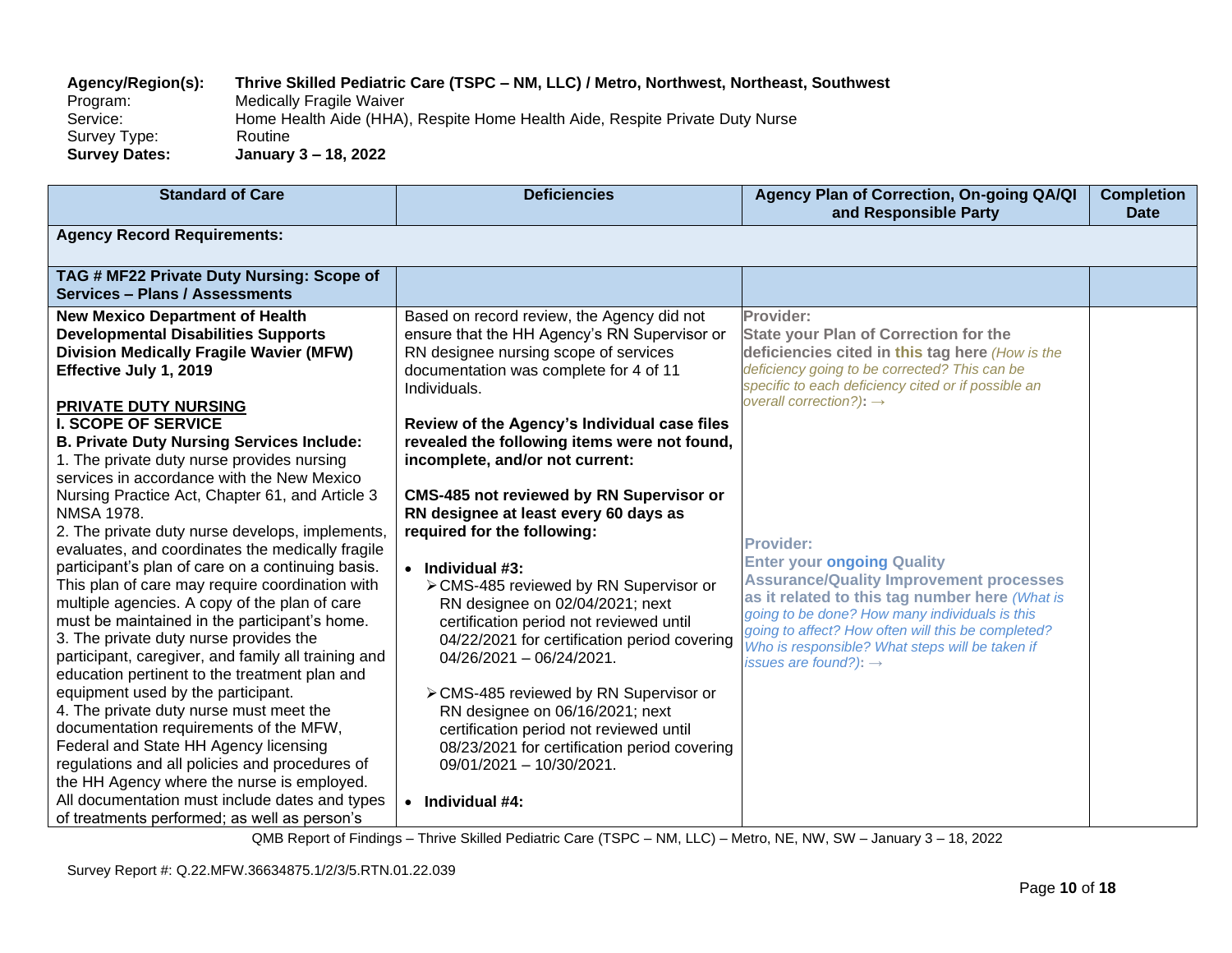| response to treatment and progress towards all     | > CMS-485 reviewed by RN Supervisor or       |  |
|----------------------------------------------------|----------------------------------------------|--|
| goals.                                             | RN designee on 06/22/2021; next              |  |
| 5. The private duty nurse must follow the          | certification period not reviewed until      |  |
| National HH Agency regulations (42 CFR 484)        | 08/30/2021 for certification period covering |  |
| and state HH Agency licensing regulation           | 09/05/2021 - 11/03/2021.                     |  |
| (7.28.2 NMAC) that apply to PDN services.          |                                              |  |
| 6. The private duty nurse implements the           | • Individual #10:                            |  |
| Physician/Healthcare Practitioner orders.          | > CMS-485 reviewed by RN Supervisor or       |  |
| 7. The standardized CMS-485 (Home Health           | RN designee on 03/23/2021; next              |  |
| Certification and Plan of Care) form will be       | certification period not reviewed until      |  |
| reviewed by the RN supervisor or RN designee       | 05/31/2021 for certification period covering |  |
| and renewed by the PCP at least every sixty        | 06/03/2021 - 08012021.                       |  |
| (60) days.                                         |                                              |  |
| 8. The private duty nurse administers              | > CMS-485 reviewed by RN Supervisor or       |  |
| Physician/Healthcare Practitioner ordered          | RN designee on 07/07/2021; next              |  |
| medication as prescribed utilizing all Federal,    | certification period not reviewed until      |  |
| State, and MFW regulations and following HH        |                                              |  |
| Agency policies and procedures. This includes      | 09/15/2021 for certification period covering |  |
| all ordered medication routes including oral,      | 10/1/2021 - 11/29/2021.                      |  |
| infusion, therapy, subcutaneous, intramuscular,    |                                              |  |
| feeding tubes, sublingual, topical, and inhalation | > CMS-485 reviewed by RN Supervisor or       |  |
|                                                    | RN designee on 09/15/2021; next              |  |
| therapy.                                           | certification period not reviewed until      |  |
| 9. Medication profiles must be maintained for      | 11/29/2021 for certification period covering |  |
| each participant with the original kept at the HH  | 11/30/2021 - 01/28/2022.                     |  |
| Agency and a copy in the home. The                 |                                              |  |
| medication profile will be reviewed by the         | $\bullet$ Individual #11:                    |  |
| licensed HH Agency RN supervisor or RN             | > CMS-485 reviewed by RN Supervisor or       |  |
| designee at least every sixty (60) days.           | RN designee on 02/07/2021; next              |  |
| 10. The private duty nurse is responsible for      | certification period not reviewed until      |  |
| checking and knowing the following regarding       | 04/21/2021 for certification period covering |  |
| medications:                                       | 05/04/2021 - 07/02/2021.                     |  |
| a. Medication changes, discontinued                |                                              |  |
| medication, and new medication, and will           | > CMS-485 reviewed by RN Supervisor or       |  |
| communicate changes to all pertinent providers,    | RN designee on 06/16/2021; next              |  |
| primary care giver and family;                     | certification period not reviewed until      |  |
| b. Response to medication;                         | 08/23/2021 for certification period covering |  |
| c. Reason for medication;                          | 09/01/2021 - 10/30/2021.                     |  |
| d. Adverse reactions;                              |                                              |  |
| e. Significant side effects;                       |                                              |  |
| f. Drug allergies; and                             |                                              |  |
| g. Contraindications                               |                                              |  |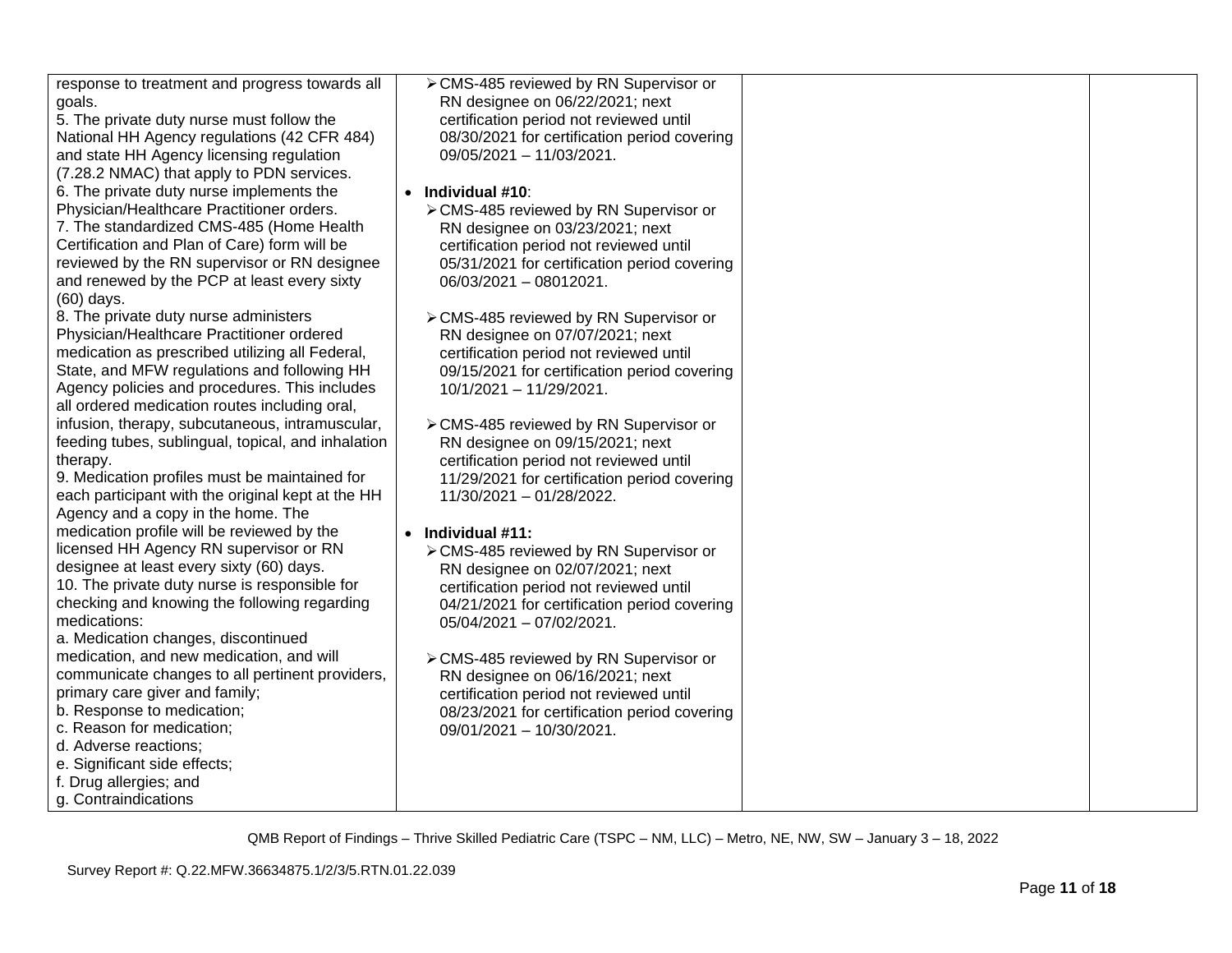| 11. The private duty nurse must follow the HH       |  |  |
|-----------------------------------------------------|--|--|
| Agency's policy and procedure for management        |  |  |
| of medication errors.                               |  |  |
| 12. The private duty nurse providing direct care    |  |  |
| to a medically fragile participant will be oriented |  |  |
| to the unique needs of the participant by the       |  |  |
| family, HH Agency and other resources as            |  |  |
| needed, prior to the nurse providing                |  |  |
| independent services.                               |  |  |
| 13. The private duty nurse develops and             |  |  |
| maintains skills to safely manage all devices       |  |  |
| and equipment needed in providing care for the      |  |  |
| participant.                                        |  |  |
| 14. The private duty nurse monitors all             |  |  |
| equipment for safe functioning and facilitates      |  |  |
| maintenance and repair as needed.                   |  |  |
| 15. The private duty nurse will obtain pertinent    |  |  |
| medical history.                                    |  |  |
| 16. The private duty nurse will be responsible      |  |  |
| for the following:                                  |  |  |
| a. Obtaining pertinent medical history;             |  |  |
| b. Assisting in the development and                 |  |  |
| implementation of bowel and bladder regimens        |  |  |
| and monitor such regimens and modify as             |  |  |
| needed. This includes removal of fecal              |  |  |
| impactions and bowel and/or bladder training,       |  |  |
| urinary catheter, and supra-public catheter care;   |  |  |
| c. Assisting with the development,                  |  |  |
| implementation, modification, and monitoring        |  |  |
| of nutritional needs via feeding tubes and          |  |  |
| orally per Physician/Healthcare Practitioner        |  |  |
| order and within the nursing scope of practice;     |  |  |
| d. Providing ostomy care per                        |  |  |
| Physician/Healthcare Practitioner order;            |  |  |
| e. Monitoring respiratory status and treatments     |  |  |
| including the participant's response to therapy;    |  |  |
| f. Providing rehabilitative nursing;                |  |  |
| g. Collecting specimens and obtaining cultures      |  |  |
| per Physician/Healthcare Practitioner order;        |  |  |
| h. Providing routine assessment,                    |  |  |
| implementation, modification, and monitoring        |  |  |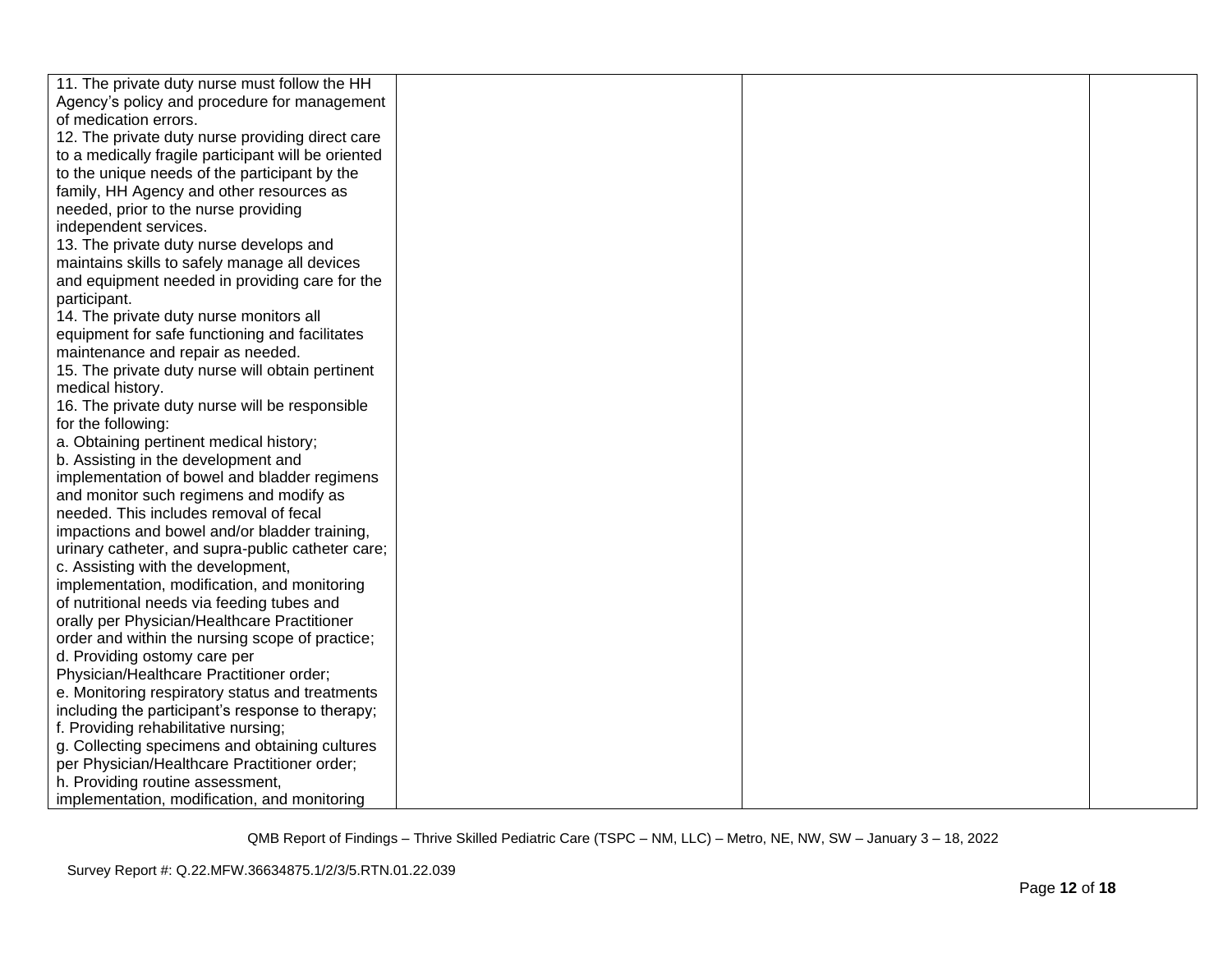| of skin condition and wounds;                     |  |  |
|---------------------------------------------------|--|--|
| i. Providing routine assessment,                  |  |  |
| implementation, modification, and monitoring      |  |  |
| of Instrumental Activities of Daily Living (IADL) |  |  |
| and Activities of Daily Living (ADL);             |  |  |
| j. Monitoring vital signs per                     |  |  |
| Physician/Healthcare Practitioner orders or per   |  |  |
| HH Agency policy.                                 |  |  |
| 17. The private duty nurse must consult and       |  |  |
| collaborate with the participant's PCP,           |  |  |
| specialists, other team members, and primary      |  |  |
| care giver/family, for the purpose of evaluation  |  |  |
| of the participant and/or developing, modifying,  |  |  |
| or monitoring services and treatment. This        |  |  |
| collaboration with team members will include,     |  |  |
| but will not be limited to, the following:        |  |  |
| a. Analyzing and interpreting the person's        |  |  |
| needs on the basis of medical history, pertinent  |  |  |
| precautions, limitations, and evaluative          |  |  |
| findings;                                         |  |  |
| b. Identifying short and long-terms goals that    |  |  |
| are measurable and objective. The goals           |  |  |
| should include interventions to achieve and       |  |  |
| promote health that is related to the             |  |  |
| participant's needs.                              |  |  |
| 18. The individualized service goals and a        |  |  |
| nursing care plan will be separate from the       |  |  |
| CMS-485. The nursing plan of care is based on     |  |  |
| the Physician/Healthcare Practitioner treatment   |  |  |
| plan and the medically fragile participant's and  |  |  |
| family's concerns and priorities as identified in |  |  |
| the ISP. The identified goals and outcomes in     |  |  |
| the ISP will be specifically addressed in the     |  |  |
| nursing plan of care.                             |  |  |
| 19. The private duty nurse must review            |  |  |
| Physician/Healthcare Practitioner orders for      |  |  |
| treatment. If changes in the treatment require    |  |  |
| revisions to the ISP, the agency nurse will       |  |  |
| contact the CM to request an Interdisciplinary    |  |  |
| Team (IDT) meeting.                               |  |  |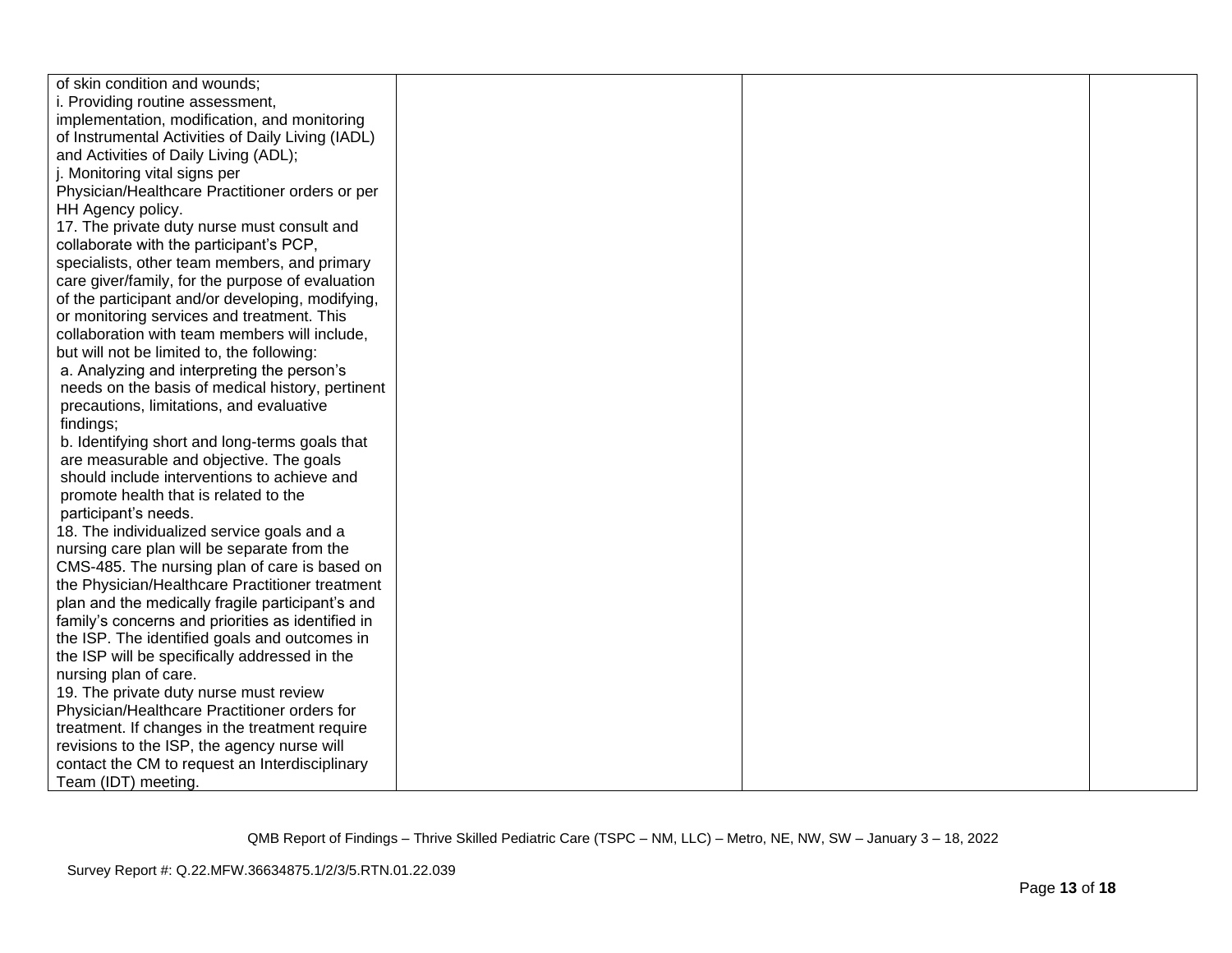| 20. The private duty nurse coordinates with the |  |  |
|-------------------------------------------------|--|--|
| CM all services that may be provided in the     |  |  |
| home and community setting.                     |  |  |
| 21. PDN services may be provided in the home    |  |  |
| or other community setting.                     |  |  |
| 22. The private duty nurse may ride in the      |  |  |
| vehicle with the person for the purpose of      |  |  |
| oversight, support, or monitoring during        |  |  |
| transportation. The private duty nurse may not  |  |  |
| operate the vehicle for the purpose of          |  |  |
| transporting the participant.                   |  |  |
|                                                 |  |  |
| <b>RESPITE STANDARDS</b>                        |  |  |
| <b>II. IN-HOME RESPITE</b>                      |  |  |
| <b>B. Agency Provider Requirement</b>           |  |  |
| 1. The agency is responsible to ensure that the |  |  |
| direct support professionals (RN, LPN, and      |  |  |
| HHA) meet all applicable MFW, State and         |  |  |
|                                                 |  |  |
| Federal requirements for PDN and HHA.           |  |  |
| 2. The agency will follow the MFW PDN and       |  |  |
| <b>HHA Standards.</b>                           |  |  |
| 3. Respite services must be provided by         |  |  |
| qualified personnel as delineated in the        |  |  |
| agency's licensure requirements and follow the  |  |  |
| MFW Standards and the MFW Provider              |  |  |
| Agreement.                                      |  |  |
| 4. Advance notice to the CM is required. This   |  |  |
| includes a timeline from the person/person's    |  |  |
| representative.                                 |  |  |
| 5. A log of respite hours used must be          |  |  |
| established and maintained.                     |  |  |
| 6. The CM must complete and approve required    |  |  |
| paperwork for the agency's respite services     |  |  |
| prior to implementation.                        |  |  |
| 7. All services provided during respite must be |  |  |
| documented following the documentation          |  |  |
| standards by the MFW, State, Federal and        |  |  |
| agency requirements.                            |  |  |
| 8. The agency personnel must be culturally      |  |  |
| sensitive to the needs and preferences of       |  |  |
| person and members of their household.          |  |  |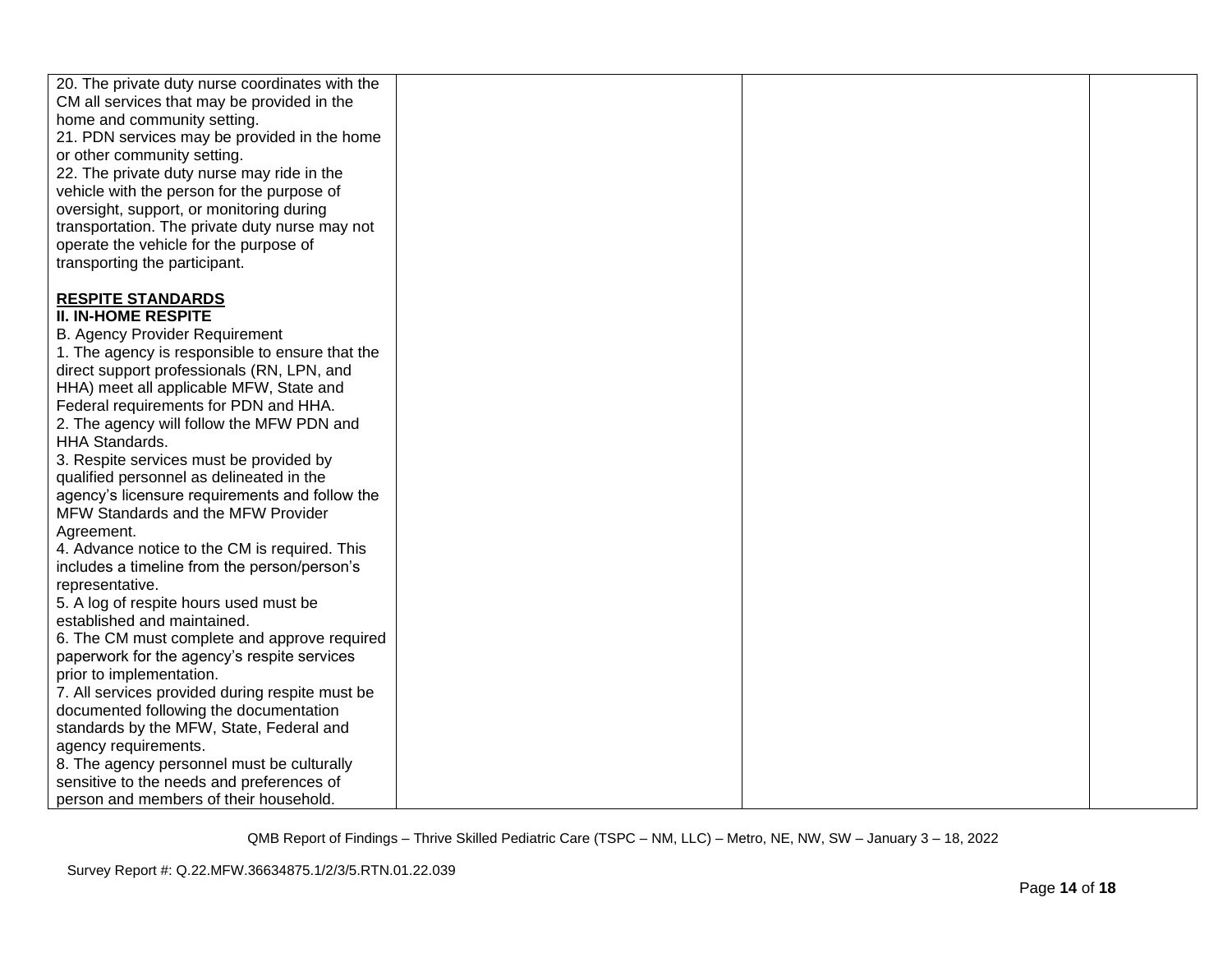| Arrangement of written or spoken<br>communication in another language may need<br>to be considered. |  |  |
|-----------------------------------------------------------------------------------------------------|--|--|
|                                                                                                     |  |  |
|                                                                                                     |  |  |
|                                                                                                     |  |  |
|                                                                                                     |  |  |
|                                                                                                     |  |  |
|                                                                                                     |  |  |
|                                                                                                     |  |  |
|                                                                                                     |  |  |
|                                                                                                     |  |  |
|                                                                                                     |  |  |
|                                                                                                     |  |  |
|                                                                                                     |  |  |
|                                                                                                     |  |  |
|                                                                                                     |  |  |
|                                                                                                     |  |  |
|                                                                                                     |  |  |
|                                                                                                     |  |  |
|                                                                                                     |  |  |
|                                                                                                     |  |  |
|                                                                                                     |  |  |
|                                                                                                     |  |  |
|                                                                                                     |  |  |
|                                                                                                     |  |  |
|                                                                                                     |  |  |
|                                                                                                     |  |  |
|                                                                                                     |  |  |
|                                                                                                     |  |  |
|                                                                                                     |  |  |
|                                                                                                     |  |  |
|                                                                                                     |  |  |
|                                                                                                     |  |  |
|                                                                                                     |  |  |
|                                                                                                     |  |  |
|                                                                                                     |  |  |
|                                                                                                     |  |  |
|                                                                                                     |  |  |
|                                                                                                     |  |  |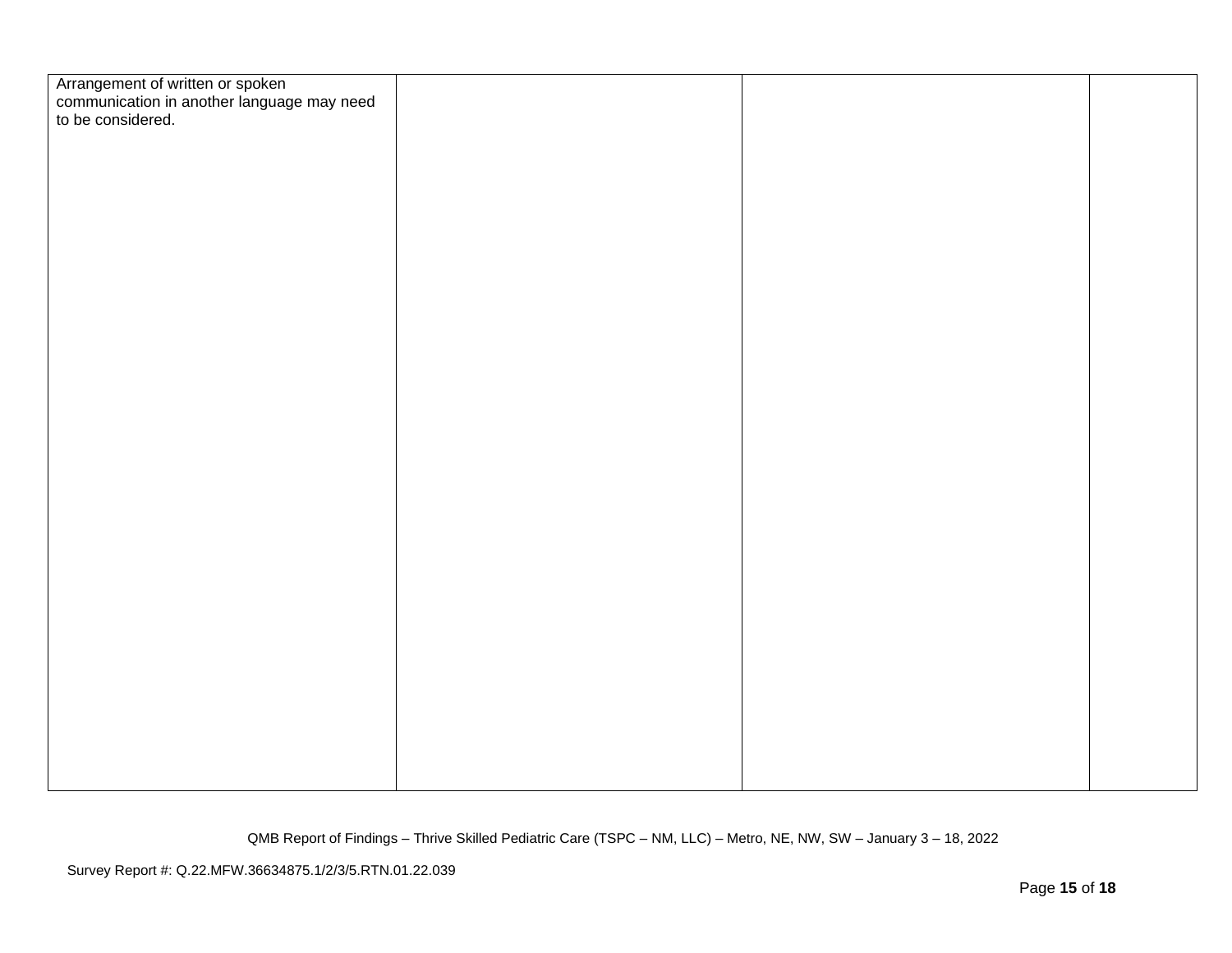| <b>Standard of Care</b>                                                                                                                                                                                                                                                                                                                                                                                                                                                                                                                                                                                                                                                                                                                                                                                                                                                                                                                                                                                                                                                                                                                                                                                                                                                                                                                                                  | <b>Deficiencies</b>                                                                                                                                                                                                                                                                                                                                                                                                                                                                                | Agency Plan of Correction, On-going QA/QI<br>and Responsible Party | <b>Completion</b><br><b>Date</b> |  |
|--------------------------------------------------------------------------------------------------------------------------------------------------------------------------------------------------------------------------------------------------------------------------------------------------------------------------------------------------------------------------------------------------------------------------------------------------------------------------------------------------------------------------------------------------------------------------------------------------------------------------------------------------------------------------------------------------------------------------------------------------------------------------------------------------------------------------------------------------------------------------------------------------------------------------------------------------------------------------------------------------------------------------------------------------------------------------------------------------------------------------------------------------------------------------------------------------------------------------------------------------------------------------------------------------------------------------------------------------------------------------|----------------------------------------------------------------------------------------------------------------------------------------------------------------------------------------------------------------------------------------------------------------------------------------------------------------------------------------------------------------------------------------------------------------------------------------------------------------------------------------------------|--------------------------------------------------------------------|----------------------------------|--|
| <b>Medicaid Billing/Reimbursement</b>                                                                                                                                                                                                                                                                                                                                                                                                                                                                                                                                                                                                                                                                                                                                                                                                                                                                                                                                                                                                                                                                                                                                                                                                                                                                                                                                    |                                                                                                                                                                                                                                                                                                                                                                                                                                                                                                    |                                                                    |                                  |  |
| TAG #MF 1A12 All Services Reimbursement<br>(No Deficiencies)                                                                                                                                                                                                                                                                                                                                                                                                                                                                                                                                                                                                                                                                                                                                                                                                                                                                                                                                                                                                                                                                                                                                                                                                                                                                                                             |                                                                                                                                                                                                                                                                                                                                                                                                                                                                                                    |                                                                    |                                  |  |
| <b>New Mexico Department of Health</b><br><b>Developmental Disabilities Supports</b><br><b>Division Medically Fragile Wavier (MFW)</b><br>Effective July 1, 2019<br><b>GENERAL PROVIDER REQUIREMENTS</b><br><b>VI. DOCUMENTATION</b><br>A. Provider agencies must maintain all records<br>necessary to fully disclose the service, quality,<br>quantity, and clinical necessity furnished to<br>individuals who are currently receiving services.<br>The provider agency records must be<br>sufficiently detailed to substantiate the date,<br>time, individual name, servicing provider<br>agency, level of services, and length of service<br>billed.<br>B. The documentation of the billable time spent<br>with an individual are kept in the written or<br>electronic record that is prepared prior to a<br>request for reimbursement from the HSD. The<br>record must contain at least the following<br>information: a. date and start and end time of<br>each service encounter or other billable service<br>interval;<br>b. description of what occurred during the<br>encounter or service interval; and<br>c. signature and title of staff providing the<br>service verifying that the service and time are<br>correct.<br><b>RESPITE STANDARDS</b><br><b>III. REIMBURSEMENT</b><br>Each provider agency of a service is<br>responsible for developing clinical | Based on record review, the Agency<br>maintained all the records necessary to fully<br>disclose the nature, quality, amount, and<br>medical necessity of services furnished to an<br>eligible recipient who is currently receiving<br>Home Health Aide, Respite Home Health Aide,<br>and/or Respite Private Duty Nursing, for 11 of<br>11 Individuals served.<br>Progress notes and billing records supported<br>billing activities for the months of September,<br>October, and November of 2021. |                                                                    |                                  |  |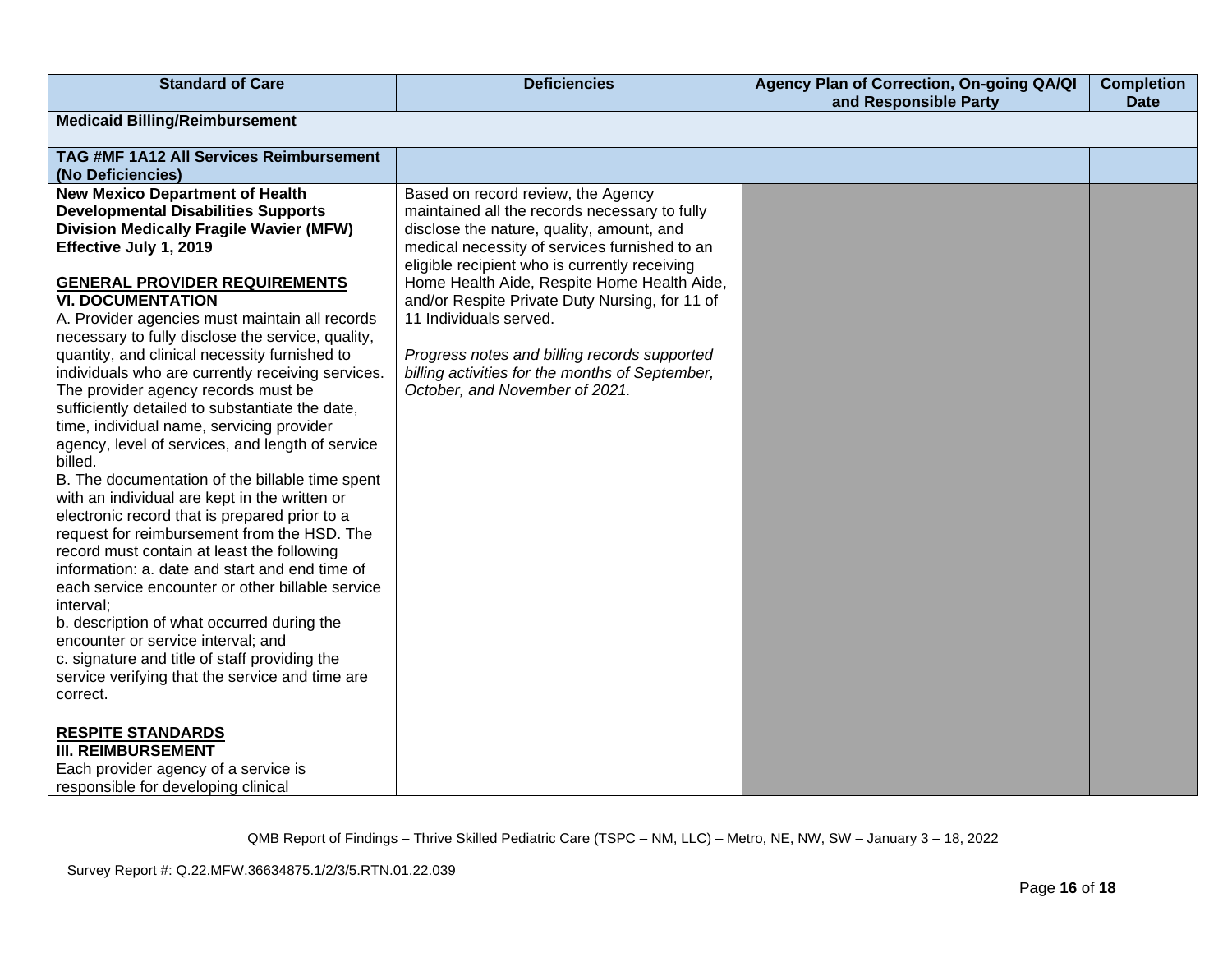| documentation that identifies the direct support   |  |  |
|----------------------------------------------------|--|--|
| professionals' role in all components of the       |  |  |
| provision of home care, including assessment       |  |  |
| information, care                                  |  |  |
| planning, intervention, communications, and        |  |  |
| care coordination and evaluation. There must       |  |  |
| be justification in each person's clinical record  |  |  |
| supporting medical necessity for the care and      |  |  |
| for the approved Level of Care, that will also     |  |  |
| include frequency and duration of the care. All    |  |  |
| services must be reflected in the ISP that is      |  |  |
| coordinated with the participant/participant's     |  |  |
| representative, other caregivers as applicable.    |  |  |
| All services provided, claimed, and billed must    |  |  |
| have documented justification supporting           |  |  |
| medical necessity and be covered by the MFW        |  |  |
| and authorized by the approved budget.             |  |  |
| A. Payment for respite services through the        |  |  |
| MFW is considered payment in full.                 |  |  |
| B. The respite services must abide by all          |  |  |
| Federal, State and Human Services                  |  |  |
| Department (HSD) and DOH policies and              |  |  |
| procedures regarding billable and non-billable     |  |  |
| items.                                             |  |  |
| C. All billed services must not exceed the         |  |  |
| capped dollar amount for respite services.         |  |  |
| D. Reimbursement for respite services will be      |  |  |
| based on the current rate allowed for the          |  |  |
| services.                                          |  |  |
| E. The agency must follow all current billing      |  |  |
| requirements by the HSD and DOH for respite        |  |  |
| services.                                          |  |  |
| F. Claims for services must be received within     |  |  |
| 90 calendar days of the date of service in         |  |  |
| accordance with 8.302.2.11 NMAC.                   |  |  |
| G. Service providers have the responsibility to    |  |  |
| review and assure that the information on the      |  |  |
| MAD 046 form is current. If the provider           |  |  |
| identifies an error, he/she will contact the CM or |  |  |
| a supervisor at the case management agency         |  |  |
| immediately to have the error corrected.           |  |  |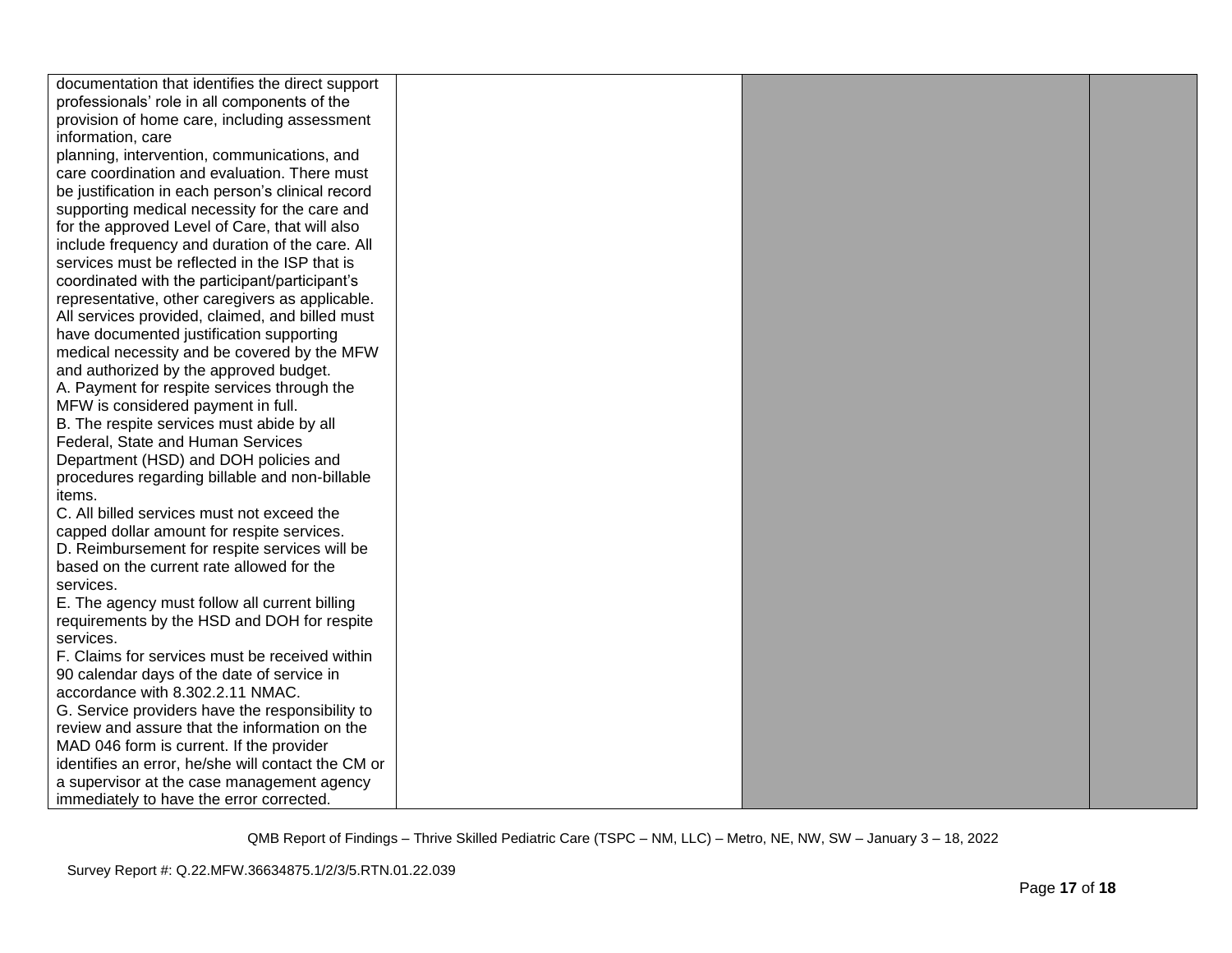| H. The MFW Program does not consider the                                                    |  |  |
|---------------------------------------------------------------------------------------------|--|--|
| following to be respite service duties and will                                             |  |  |
| not authorize payment for:                                                                  |  |  |
|                                                                                             |  |  |
| 1. Performing errands for the<br>participant/participant's representative or family         |  |  |
| that is not program specific;                                                               |  |  |
| 2. "Friendly visiting," meaning visiting with the                                           |  |  |
| person outside of respite work scheduled;                                                   |  |  |
| 3. Financial brokerage services, handling of                                                |  |  |
| participant finances or preparation of legal                                                |  |  |
| documents;                                                                                  |  |  |
| 4. Time spent on paperwork or travel that is                                                |  |  |
| administrative for the provider;                                                            |  |  |
| 5. Transportation of the medically fragile                                                  |  |  |
| participant;                                                                                |  |  |
| 6. Pick up and/or delivery of commodities; and                                              |  |  |
| 7. Other non-Medicaid reimbursable activities.                                              |  |  |
|                                                                                             |  |  |
| NMAC 8.314.3.17 Reimbursement: Waiver                                                       |  |  |
| service providers must submit claims for                                                    |  |  |
| reimbursement to MAD's fiscal contractor for                                                |  |  |
| processing. Claims must be filed per the billing                                            |  |  |
| instructions in the Medicaid policy manual.                                                 |  |  |
| Providers must follow all Medicaid billing                                                  |  |  |
| instructions. See Section 8.302.2 NMAC. Once<br>enrolled, providers receive instructions on |  |  |
| documentation, billing, and claims processing.                                              |  |  |
| Reimbursement to providers of Medicaid waiver                                               |  |  |
| services is made at a predetermined                                                         |  |  |
| reimbursement rate. [8.314.3.17 NMAC - Rp, 8                                                |  |  |
| .314.3.17 NMAC, 3/1/2018]                                                                   |  |  |
|                                                                                             |  |  |
|                                                                                             |  |  |